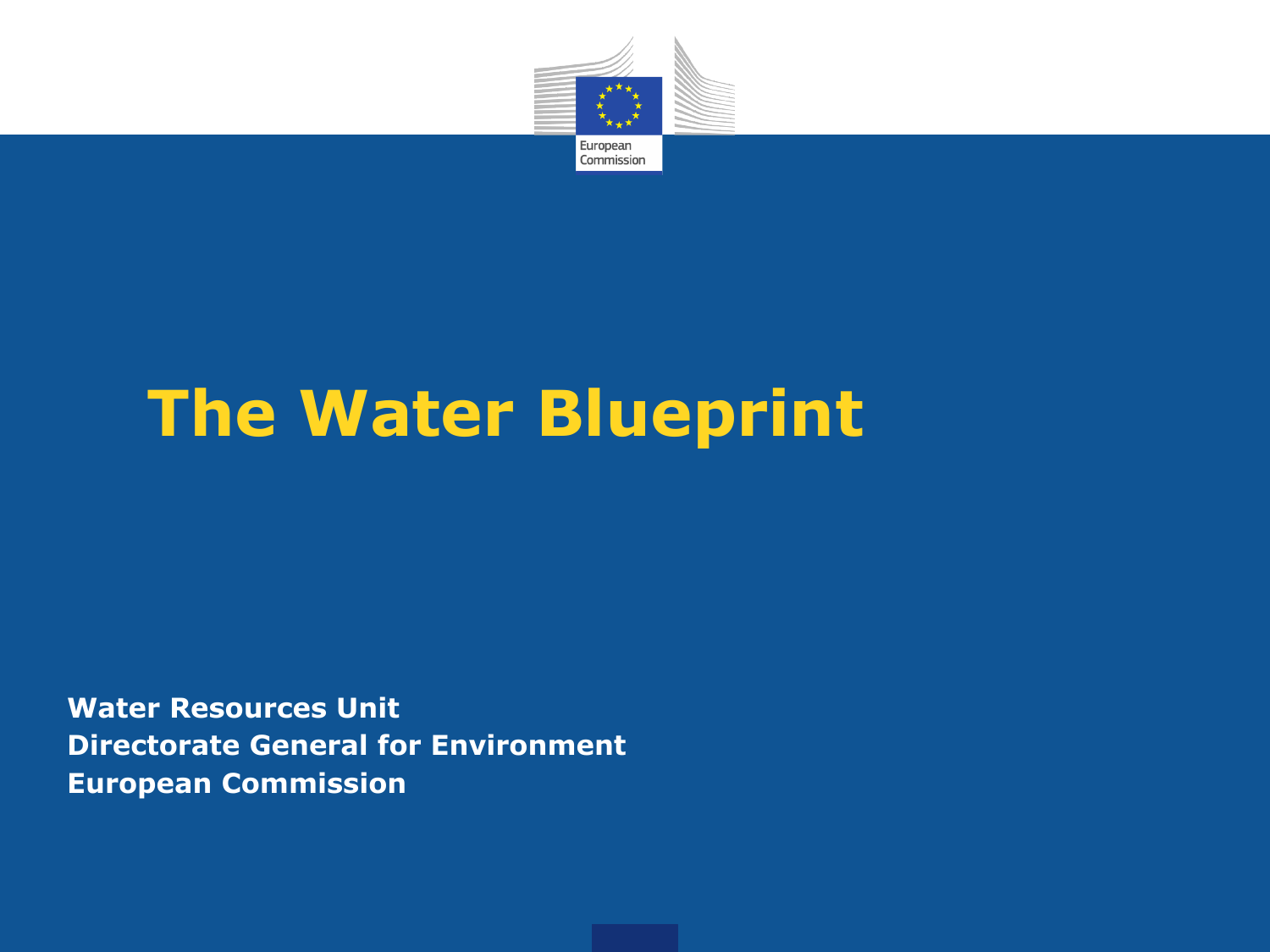

#### **Blueprint environmental baseline**

●*Water status:* ●**The picture is clear**

●**Climate change, economic and demographic developments are likely to make the achievement of the good status objective more difficult**

**If early action is not taken, later action will be more complex and costly**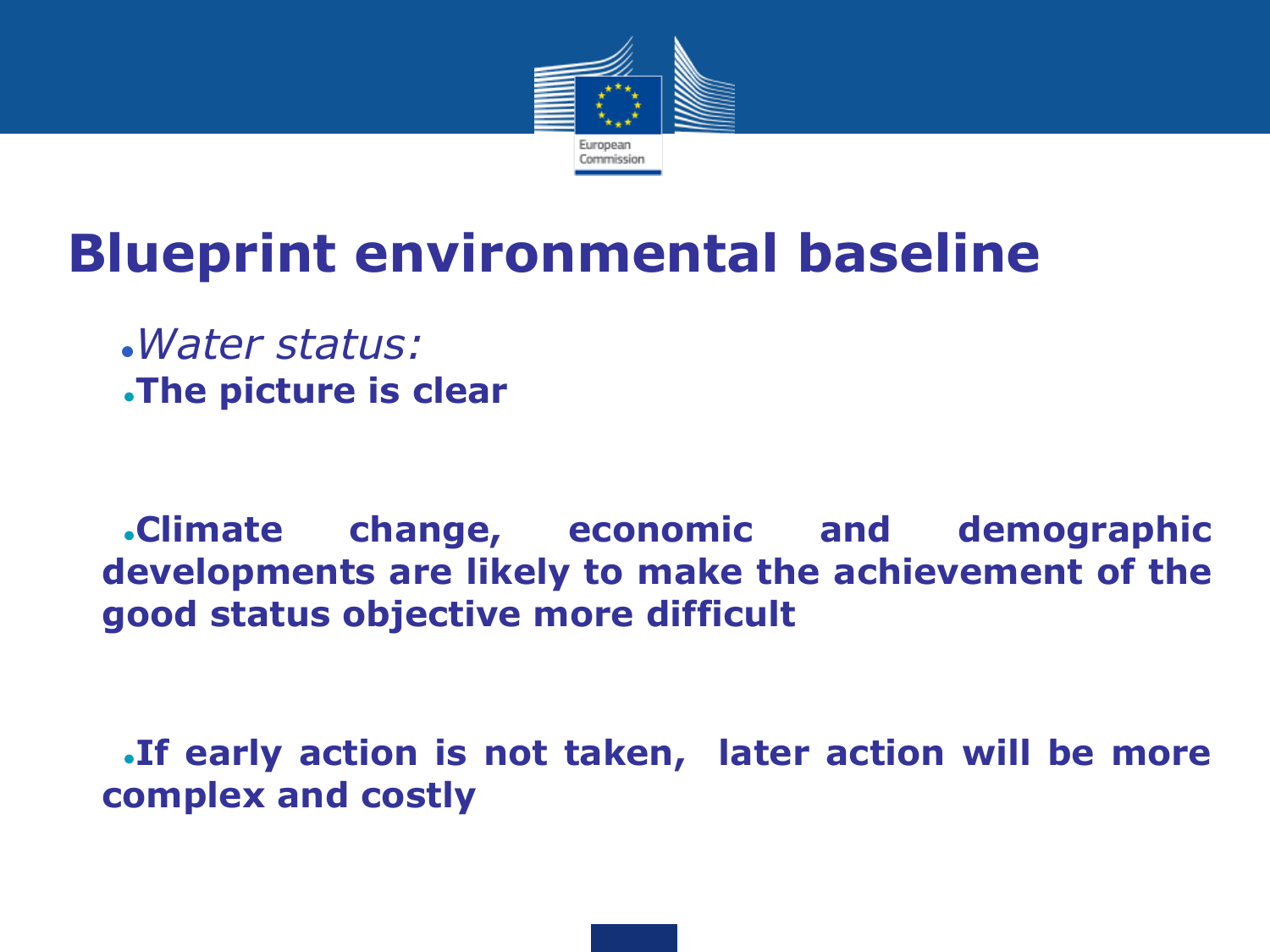

#### Blueprint policy baseline: where we are

•Review of Water Framework Directive implementation (RBMPs)

•Review Water Scarcity and Droughts policy implementation

- . Review of water resources vulnerability
- •Fitness Check of fresh water policy
- •EEA reports & other studies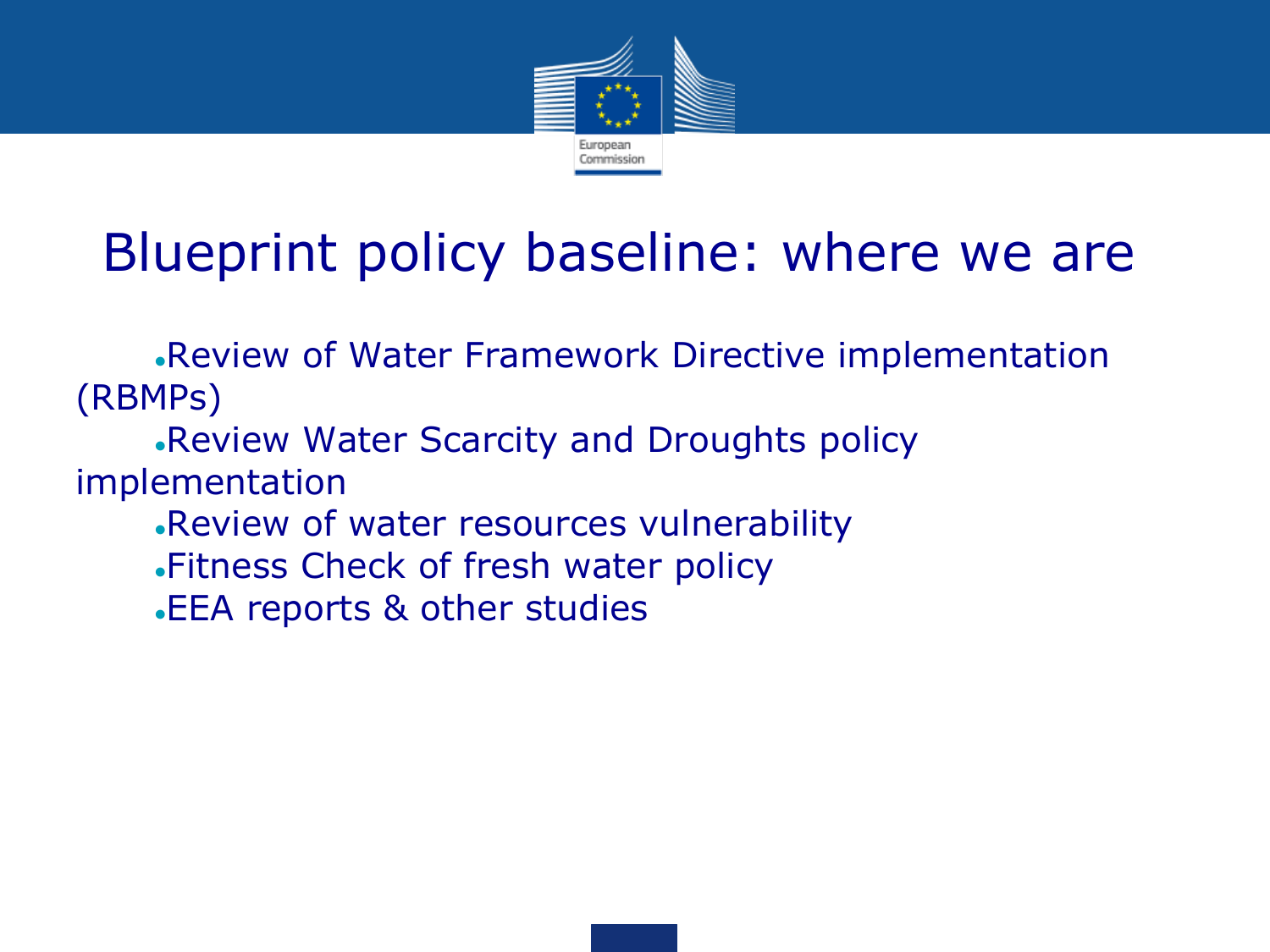

## **Objectives: where we want to be**

#### ●*Goal*

●**Ensure sustainability of all activities that impact on water, thereby securing the availability of goodquality water for sustainable and equitable water use** ●*Objectives (something better, more and new)*

#### ●**Better implementation**

●**More integration**

●**Few new legal proposals to complete current framework**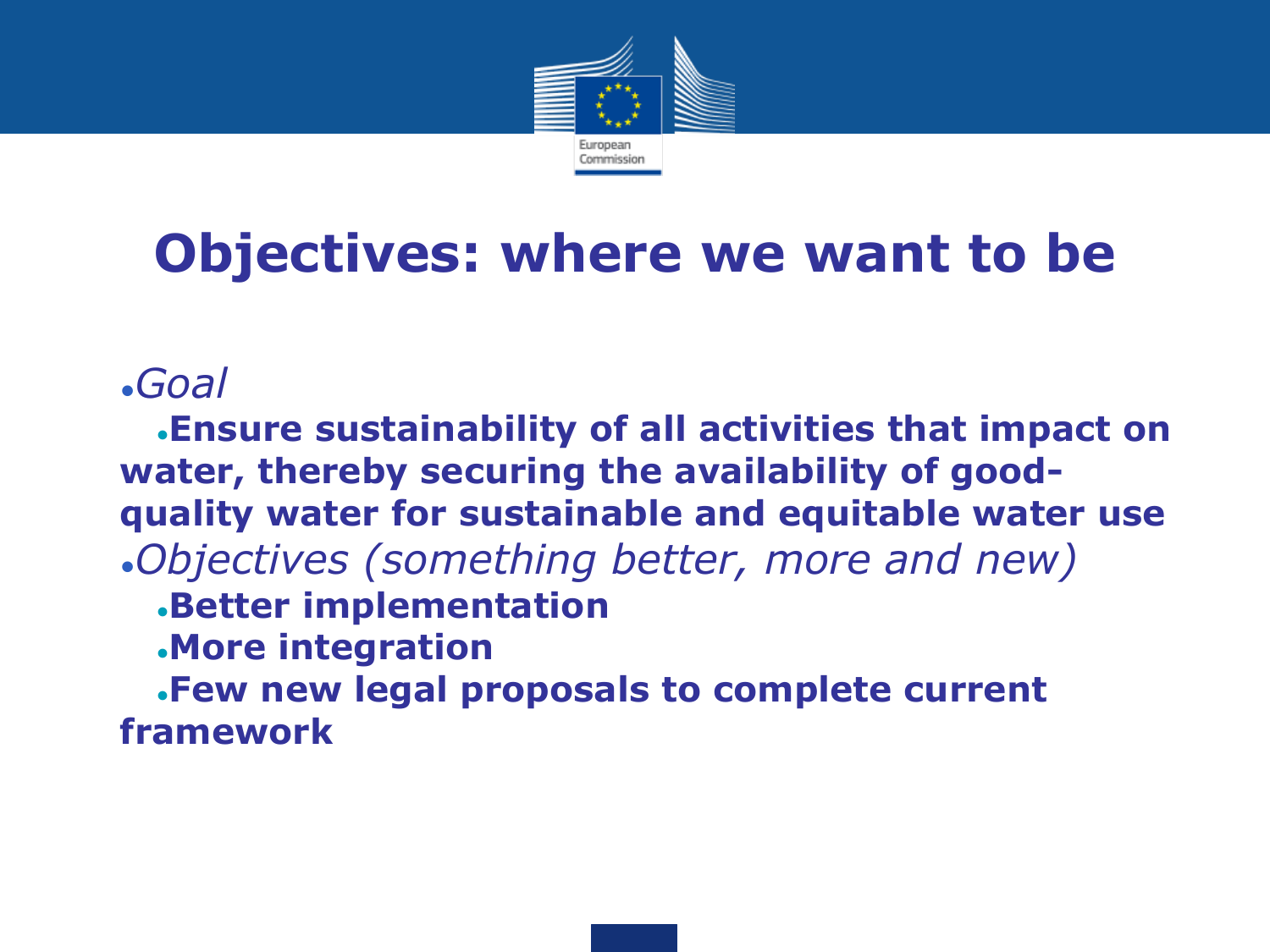

#### Blueprint impact assessment V 12 priority problems

- 1. Lack of water pricing
- 2. Lack of metering
- 3. Lack of labeling of traded goods
- 4. Land use/Agricultural impacts (NWRM)
- 5. Inefficiency in buildings/appliances
- 6. Inefficient water infrastructure
- 7. Lack of water re-use
- 8. Governance
- 9. Target setting
- 10. Drought management
- 11. Understanding costs and benefits
- 12. Knowledge base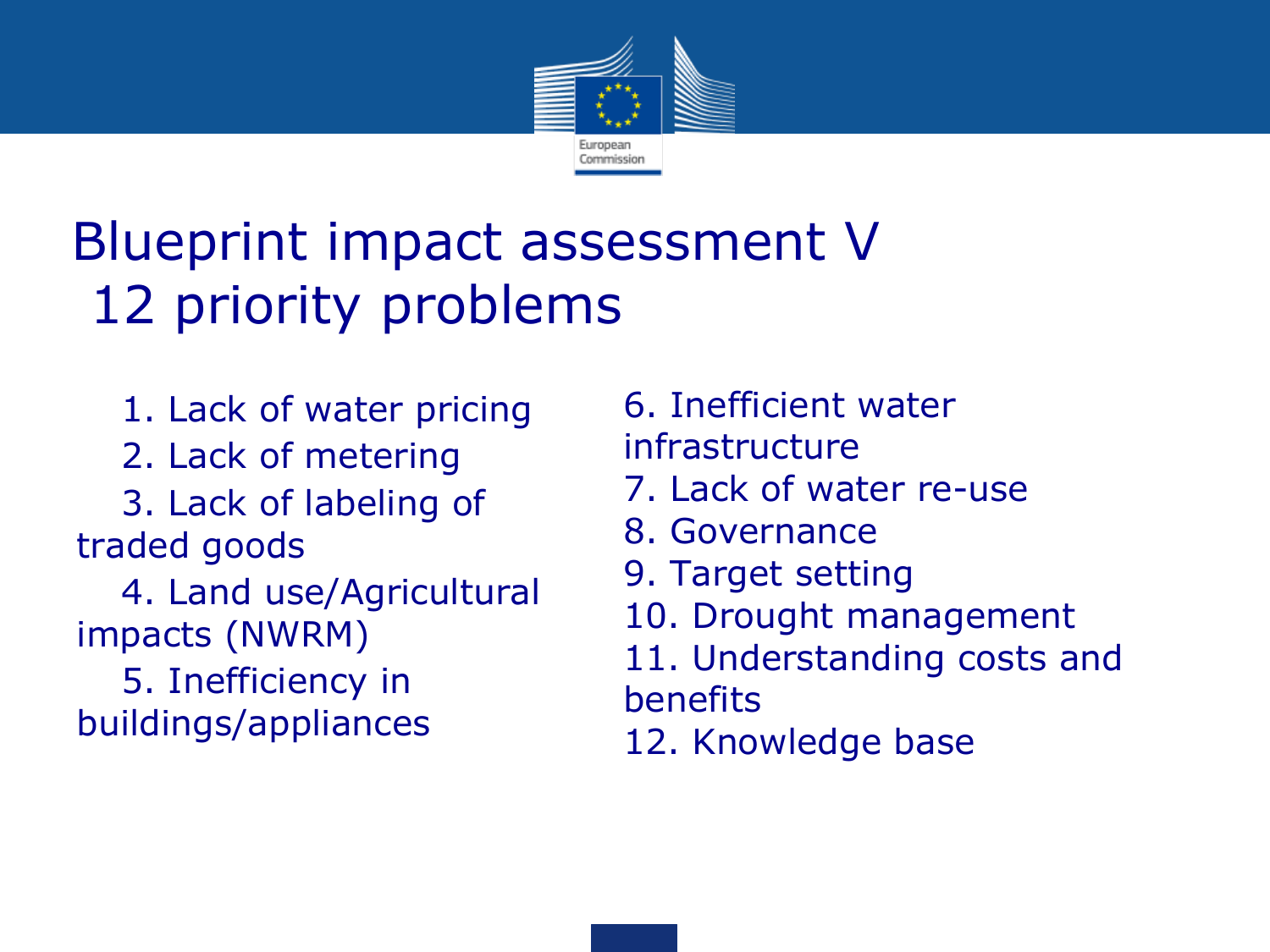

## **Blueprint policy options**

●*Enforcement of legislation will be continued* ●*Early action is needed for uptake in 2015 RBMPs* ●*New policy options are categorised as:*

●**Voluntary options** ●**Regulatory options** ●**Conditionality** ●**Funding priority**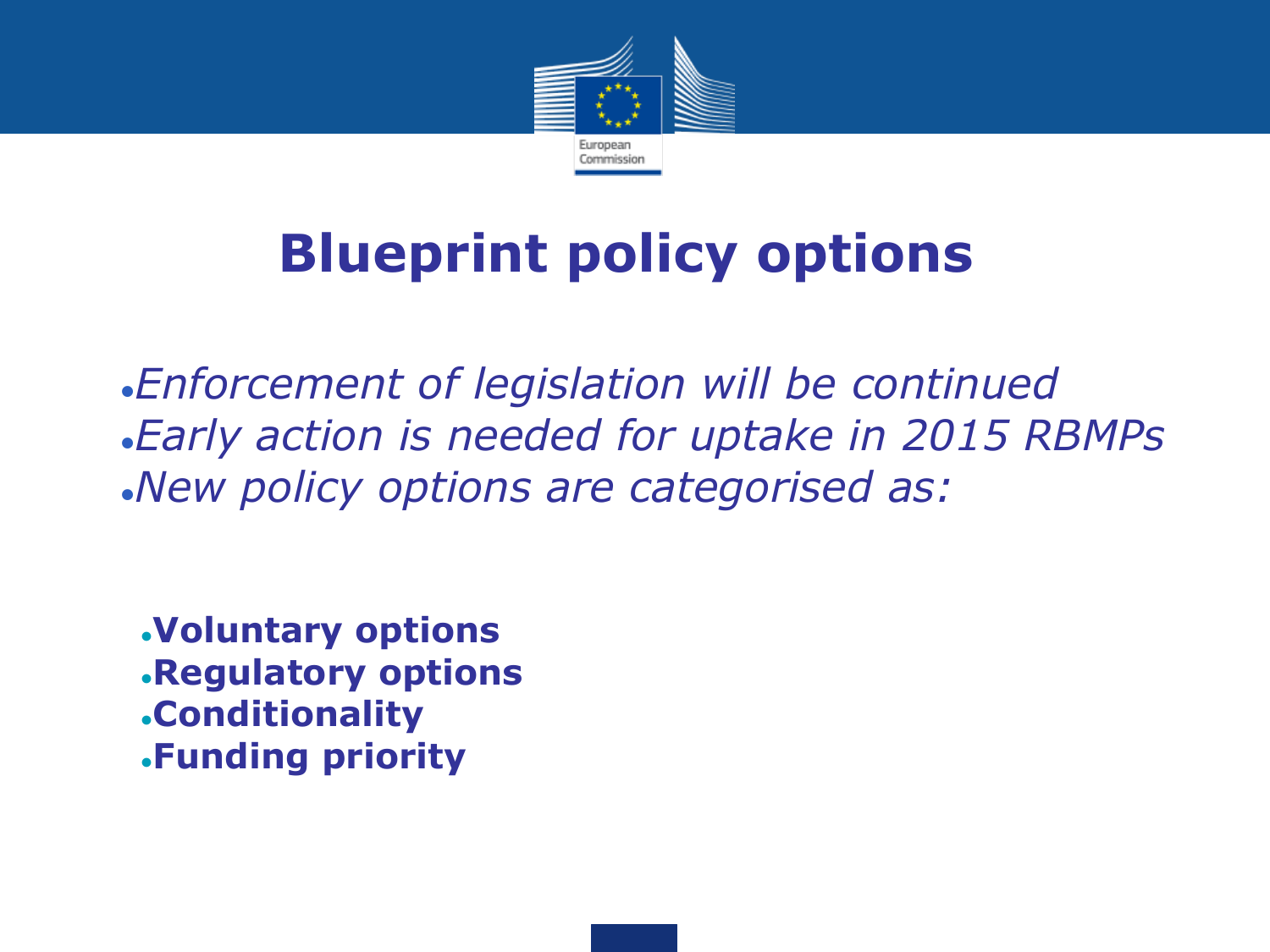

#### Land use and ecological status

- ●Guidance on Natural Water Retention Measures (NWRM)
- •Green CAP pillar I to support NWRM (ecological focus areas) .Use Structural & Cohesion Funds & EIB loans to support NWRM
	- •Apply GMES services to detect illegal abstraction
	- •Guidance on ecological flow and water accounts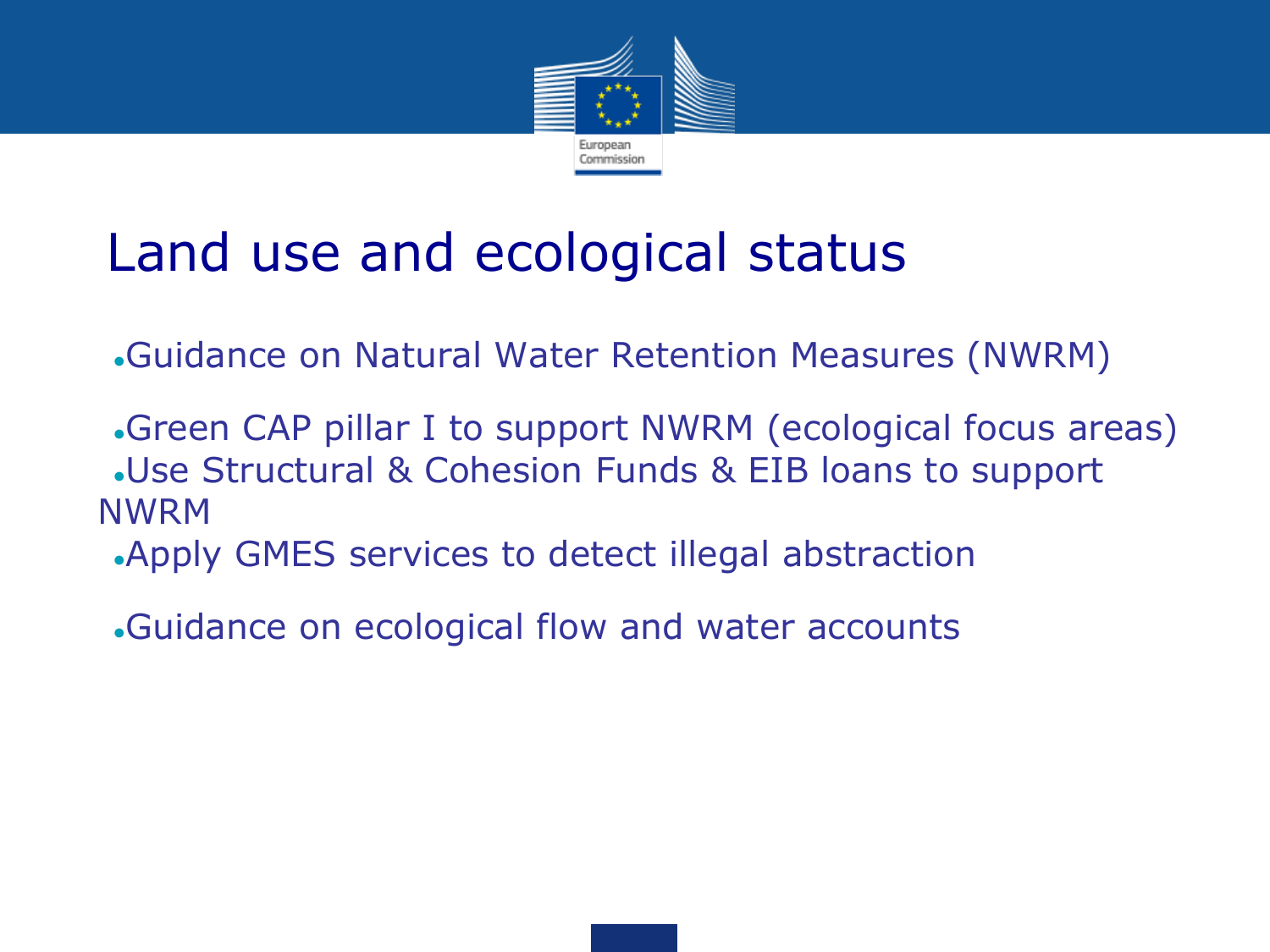

•Enforce water pricing/cost-recovery obligations under the WFD, including metering when relevant

•Make water pricing/cost recovery an ex ante condition under the Rural Development and Cohesion policy funds

•Develop CIS Guidance on trading schemes and on cost/benefit assessment

•Make water use reduction a pre-condition for some irrigation projects under Rural Development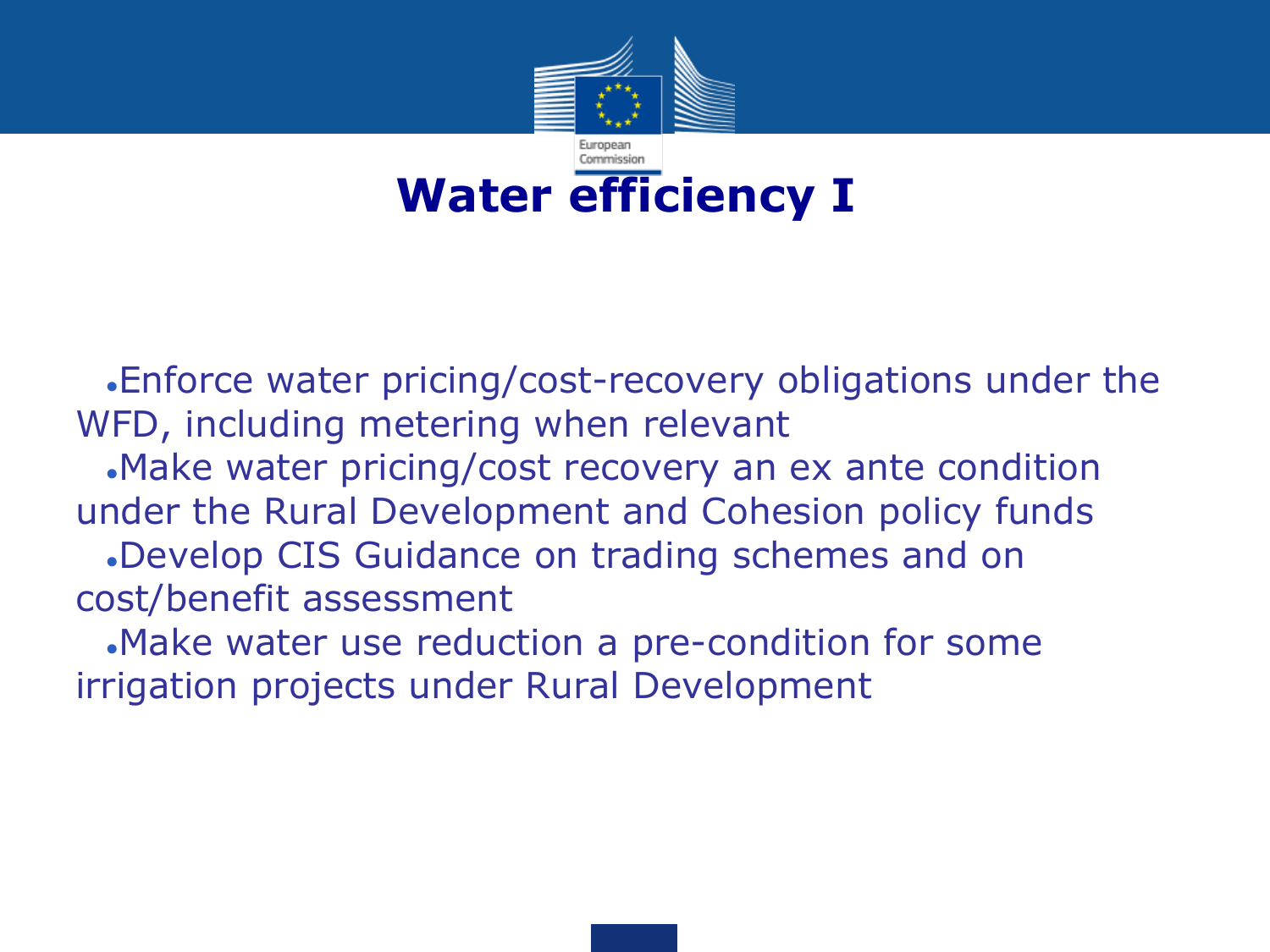

## **Water Efficiency II**

●Develop CIS Guidance on water accounts and ecological flow

●Develop CIS Guidance on target-setting

●Spread best practices/tools to achieve a

sustainable economic leakage level

●Include recommendations on water efficiency in the European semester process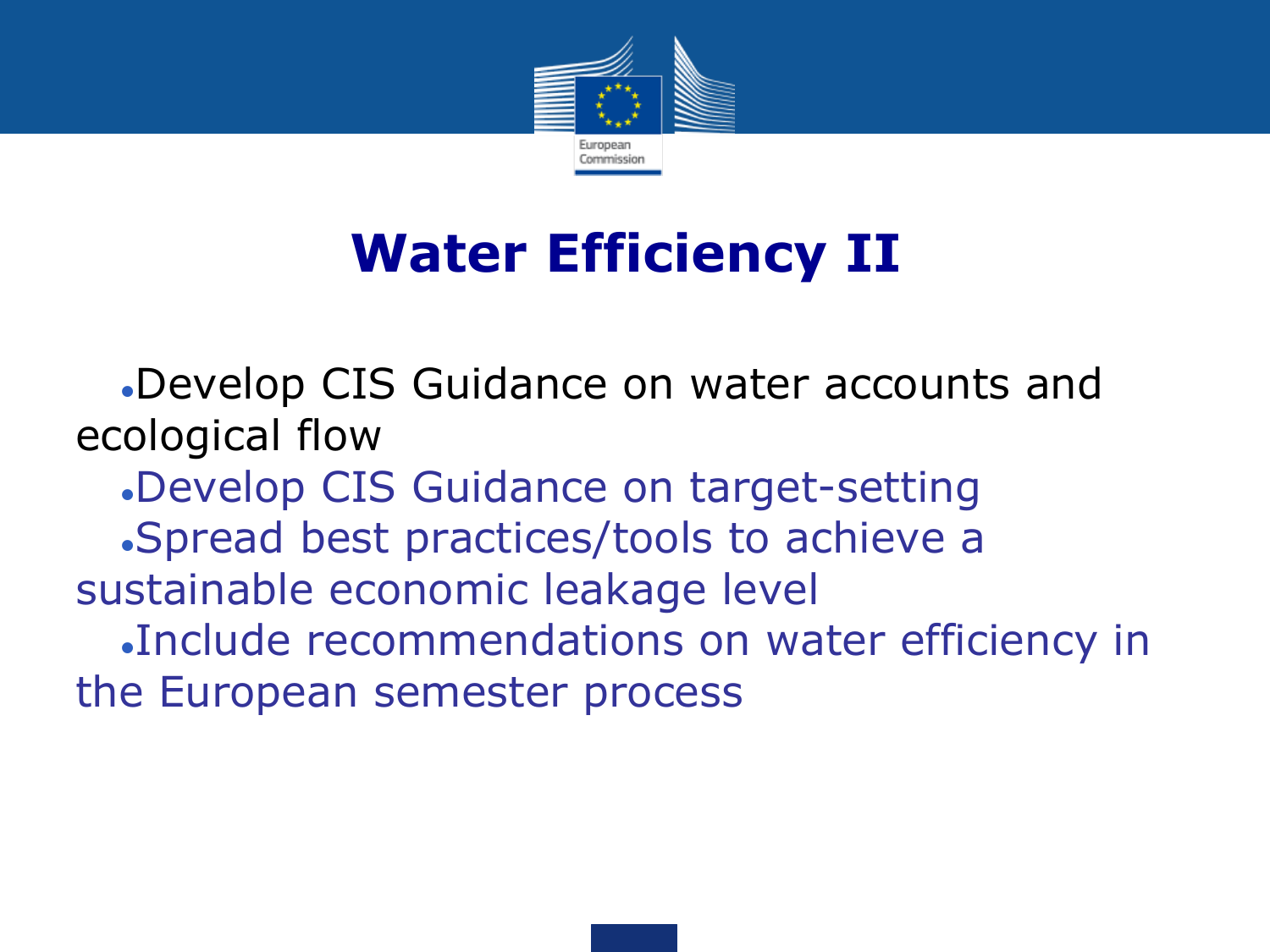

#### **Vulnerability I**

●Develop CIS Guidance on Natural Water Retention Measures (Green Infrastructure)

•Green CAP pillar I to support Natural Water Retention Measures (through ecological focus areas) ●Use Structural & Cohesion Funds & EIB loans to support Natural Water Retention Measures •Enforce WFD requirements relevant to drought risk management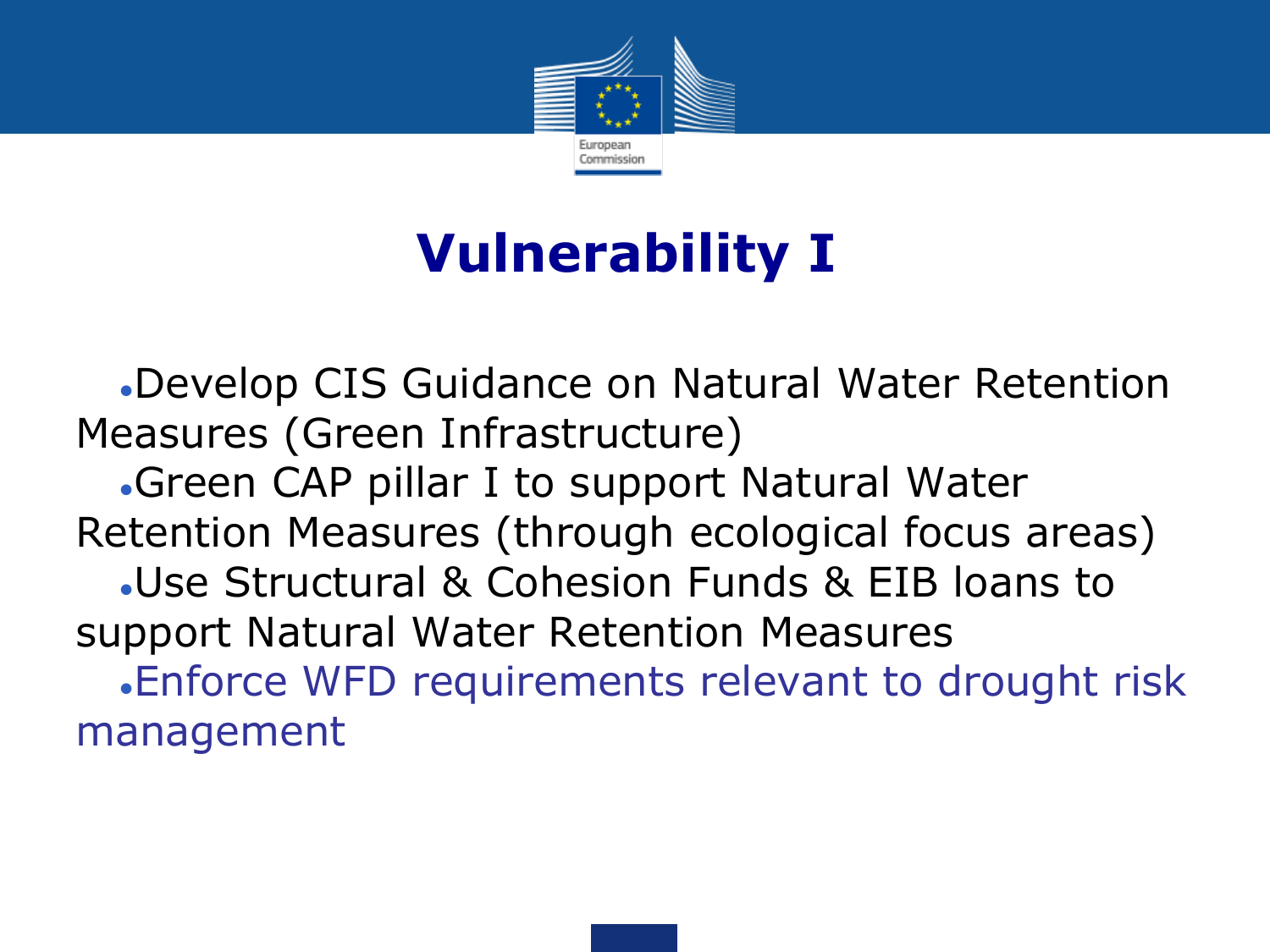

## **Vulnerability II**

●Develop Flood Risk Management Plans ●Propose (regulatory) instrument on standards for water re-use ●Further develop the European Drought **Observatory**